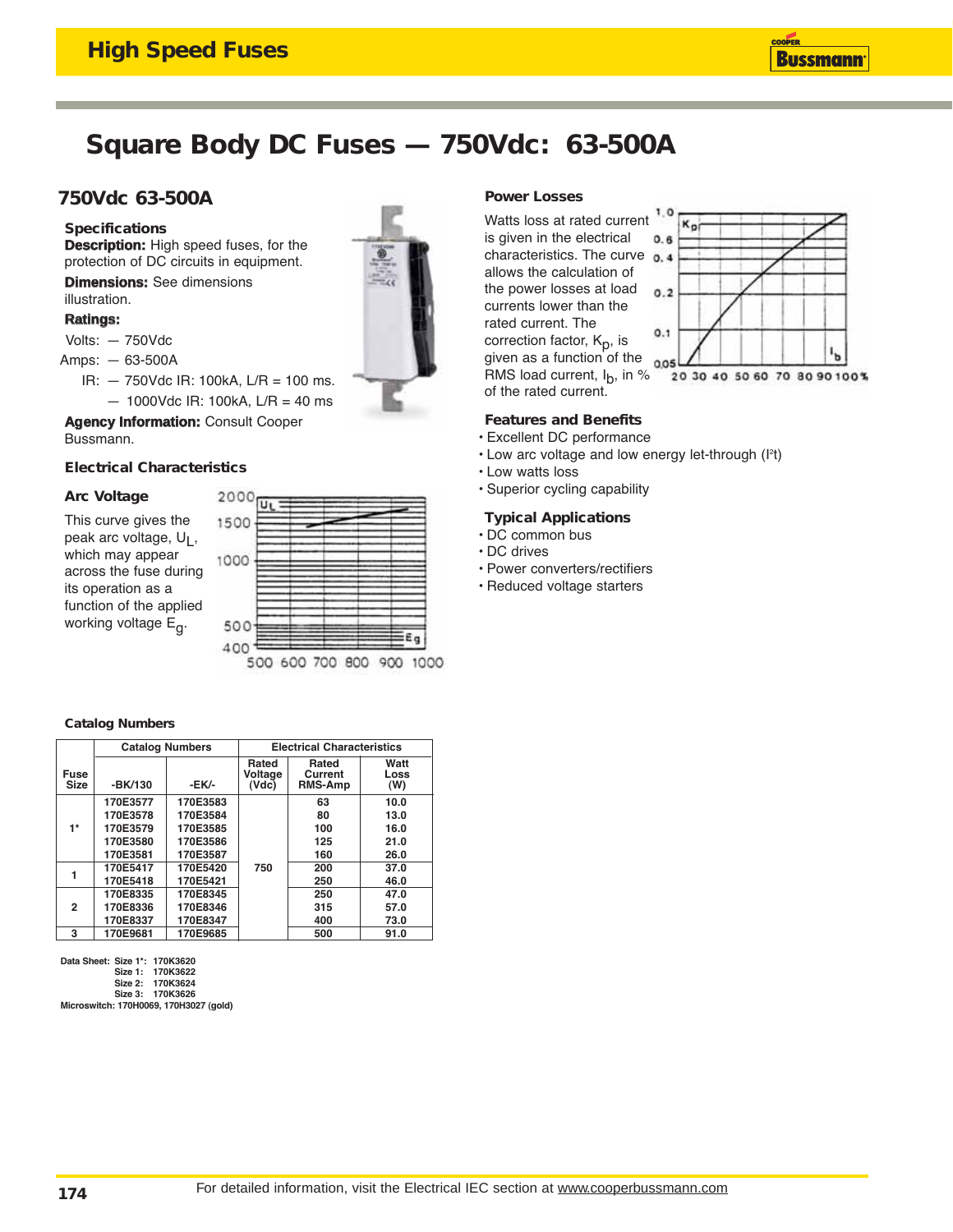## **Square Body DC Fuses — 750Vdc: 63-500A**

**Square Body DC Fuses 750Vdc / 63 - 500A** 

**(mm):**

**Type –BK/130**



**Type –EK/-**







| Size/Type | А   | в   | ֊   |     |    |    | G  |    |    |    |
|-----------|-----|-----|-----|-----|----|----|----|----|----|----|
| 1* EK/155 | 124 | 156 | 129 | 180 | 43 | 36 | 41 | 9  | 9  | 18 |
| 1 EK/165  | 124 | 166 | 129 | 191 | 51 | 37 | 41 |    | 14 | 25 |
| 2 EK/170  | 124 | 170 | 129 | 205 | 59 | 42 | 48 | 13 | 21 | 30 |
| 3 EK/170  | 125 | 170 | 130 | 206 | 74 | 51 | 56 | 13 | 20 | 36 |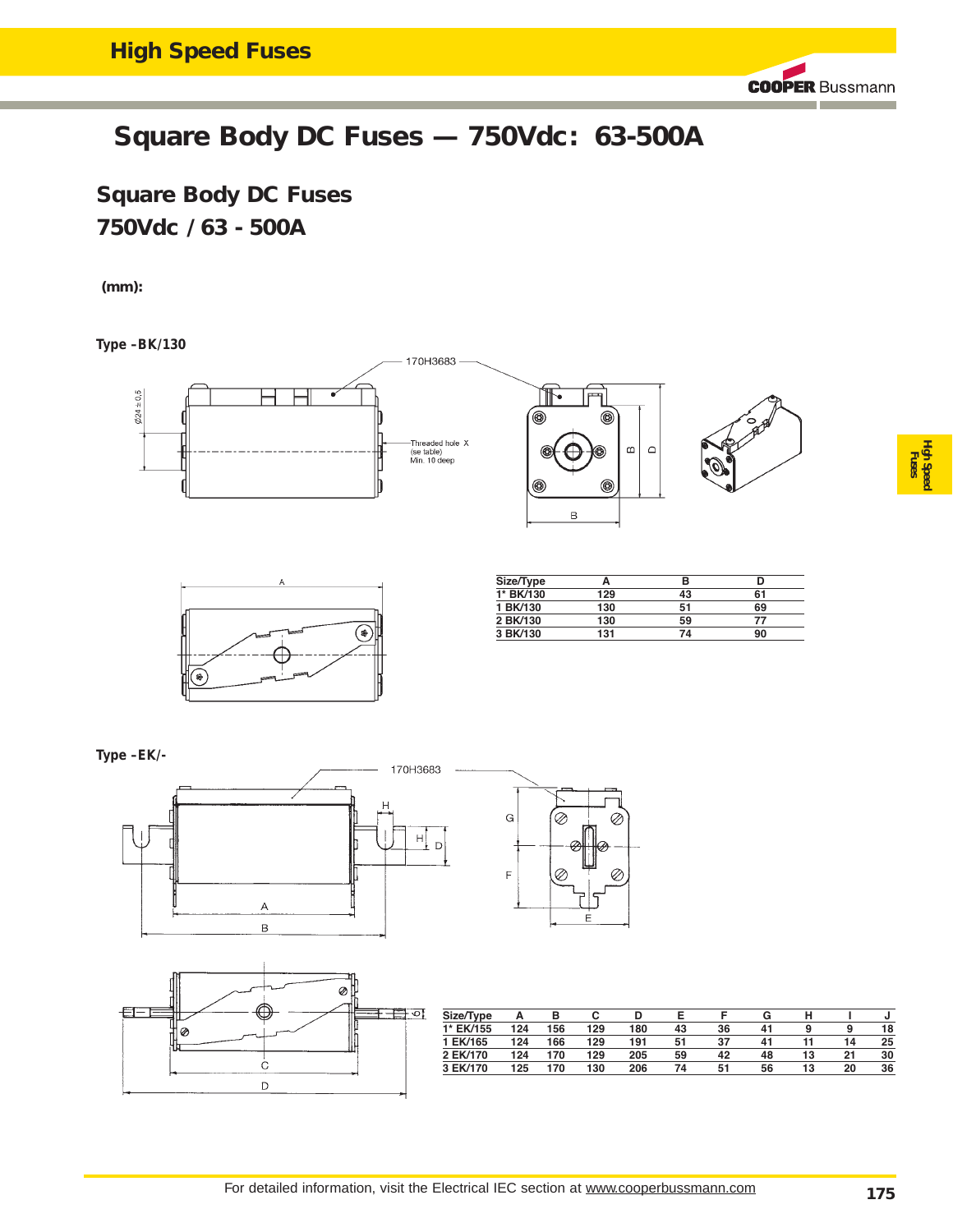

## **Square Body DC Fuses — 750Vdc: 63-500A**

**Square Body DC Fuse — 63-160A: 750V Time-Current Curve**



**Square Body DC Fuse — 200-250A: 750V Time-Current Curve**









**Data Sheet: Available upon request Data Sheet: Available upon request**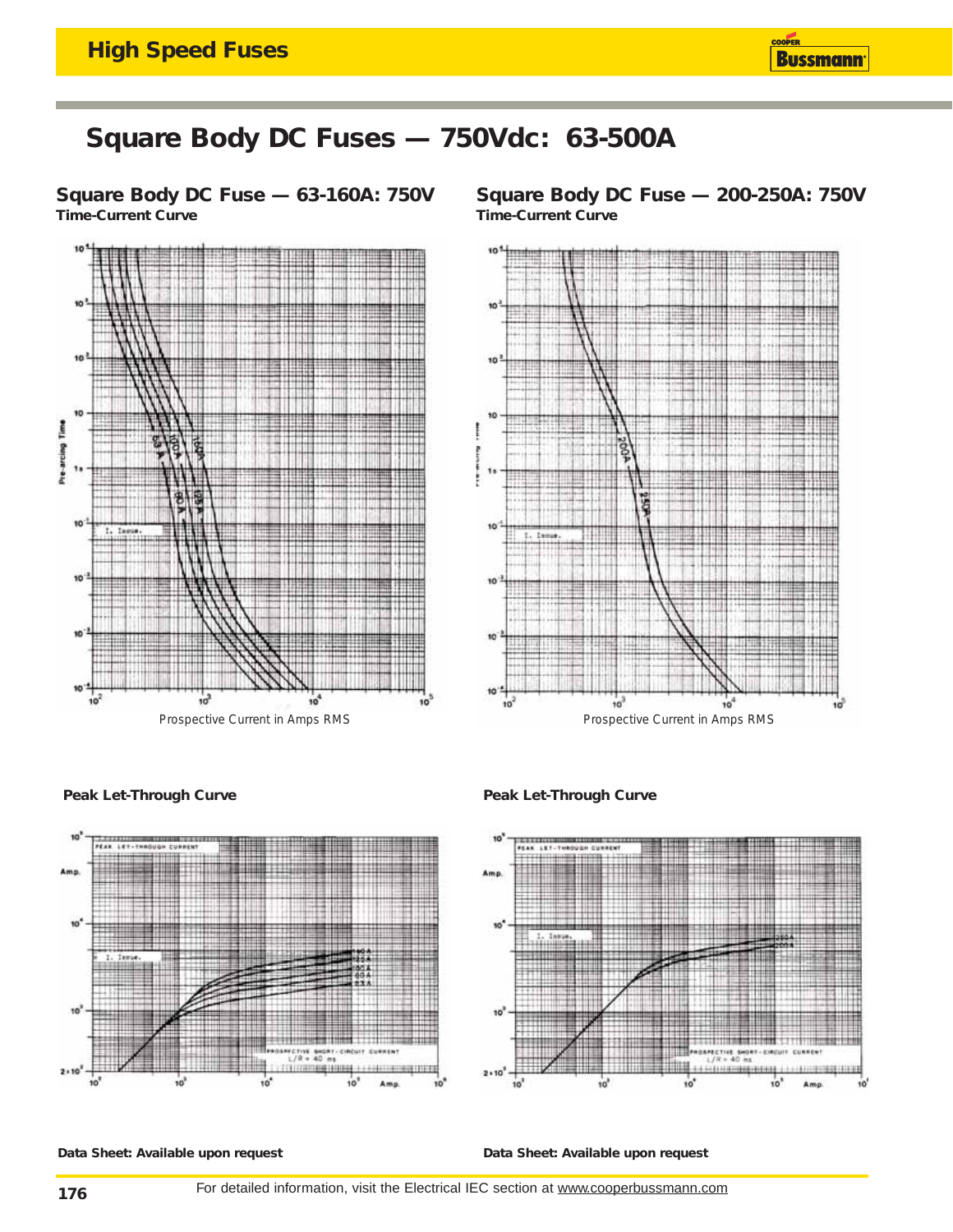# **Square Body DC Fuses — 750Vdc: 63-500A**

**Square Body DC Fuse — 250-400A: 750V Time-Current Curve**



**Square Body DC Fuse — 500A: 750V Time-Current Curve**



## **High Speed Fuses**

**Peak Let-Through Curve** *Peak Let-Through Curve* 





**Data Sheet: Available upon request Data Sheet: Available upon request**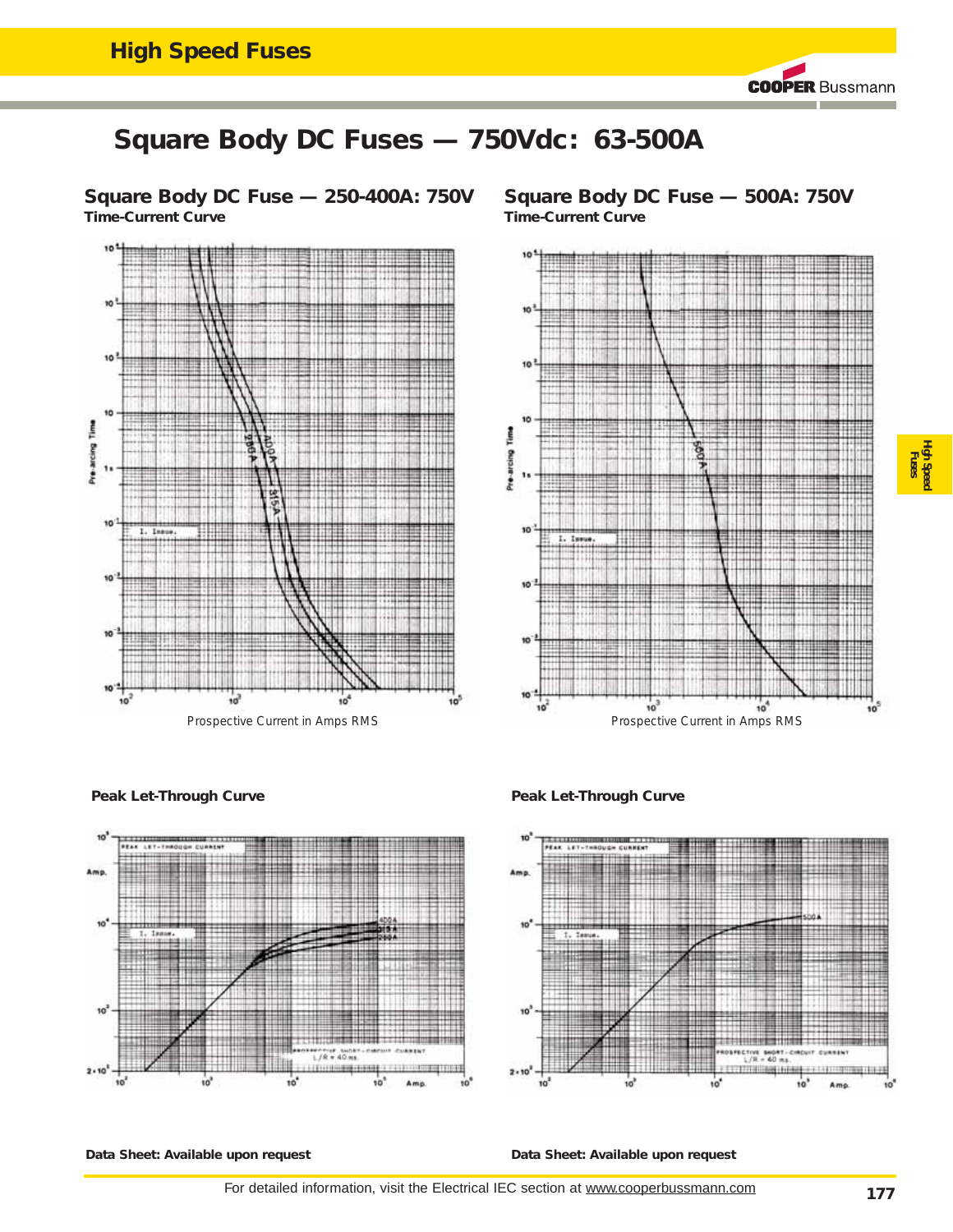## **Square Body DC Fuses — 1200Vdc: 160-420A**

## **1200Vdc 160-420A**

## **Specifications**

**Description:** High speed fuses that provides superior protection in light and heavy harsh DC traction applications as 1200Vdc and below circuits, and as DC link/power converters.

**Dimensions:** See dimensions illustration.

#### **Ratings:**

Volts: — 1200Vdc

Amps: — 160-420A

 $IR: -1200$ Vdc = 100kA L/R: 15 ms.

**Agency Information:** Consult Cooper Bussmann.

## **Electrical Characteristics**

## **Arc Voltage**

This curve gives the peak arc voltage, U<sub>L</sub>, which may appear across the fuse during its operation as a function of the applied working voltage  $E_{\alpha}$ .



## **Power Losses**

Watts loss at rated current is given in the electrical characteristics. The curve  $0.4$ allows the calculation of the power losses at load currents lower than the rated current. The correction factor, K<sub>p</sub>, is given as a function of the RMS load current,  $I_b$ , in % of the rated current.



### **Features and Benefits**

- Excellent DC performance
- $\cdot$  Low arc voltage and low energy let-through ( $\binom{1^2t}{k}$
- Low watts loss
- Superior cycling capability

## **Typical Applications**

- DC common bus
- DC drives
- Power converters/rectifiers
- Reduced voltage starters

### **Catalog Numbers**

|              | Cat. Numbers        | <b>Electrical Characteristics</b> |                           |                                          |              |             |  |
|--------------|---------------------|-----------------------------------|---------------------------|------------------------------------------|--------------|-------------|--|
| -SKNB/140    |                     | Rated                             | Rated                     | Max $l2t$ (A <sup>2</sup> Sec) @ 1000Vdc | Watts        |             |  |
| Fuse<br>Type | Type K<br>Indicator | Voltage<br>(Vdc)                  | Current<br><b>RMS-Amp</b> | $L/R = 15ms$                             | $L/R = 45ms$ | Loss<br>(W) |  |
|              | 170F8230            | 1200                              | 160                       | 12000                                    | 20000        | 75.0        |  |
|              | 170F8231            |                                   | 200                       | 20000                                    | 35000        | 85.0        |  |
| 2SKN/140     | 170F8232            |                                   | 250                       | 43000                                    | 75000        | 94.0        |  |
|              | 170F8233            |                                   | 315                       | 87000                                    | 150000       | 104.0       |  |
|              | 170F8234            |                                   | 400                       | 180000                                   | 310000       | 120.0       |  |
|              | 170F8235            |                                   | 420                       | 215000                                   | 375000       | 122.0       |  |

Data Sheet: 170K5520

Microswitch: 170H0069, 170H3027 (gold)

### **Dimensions (mm):**

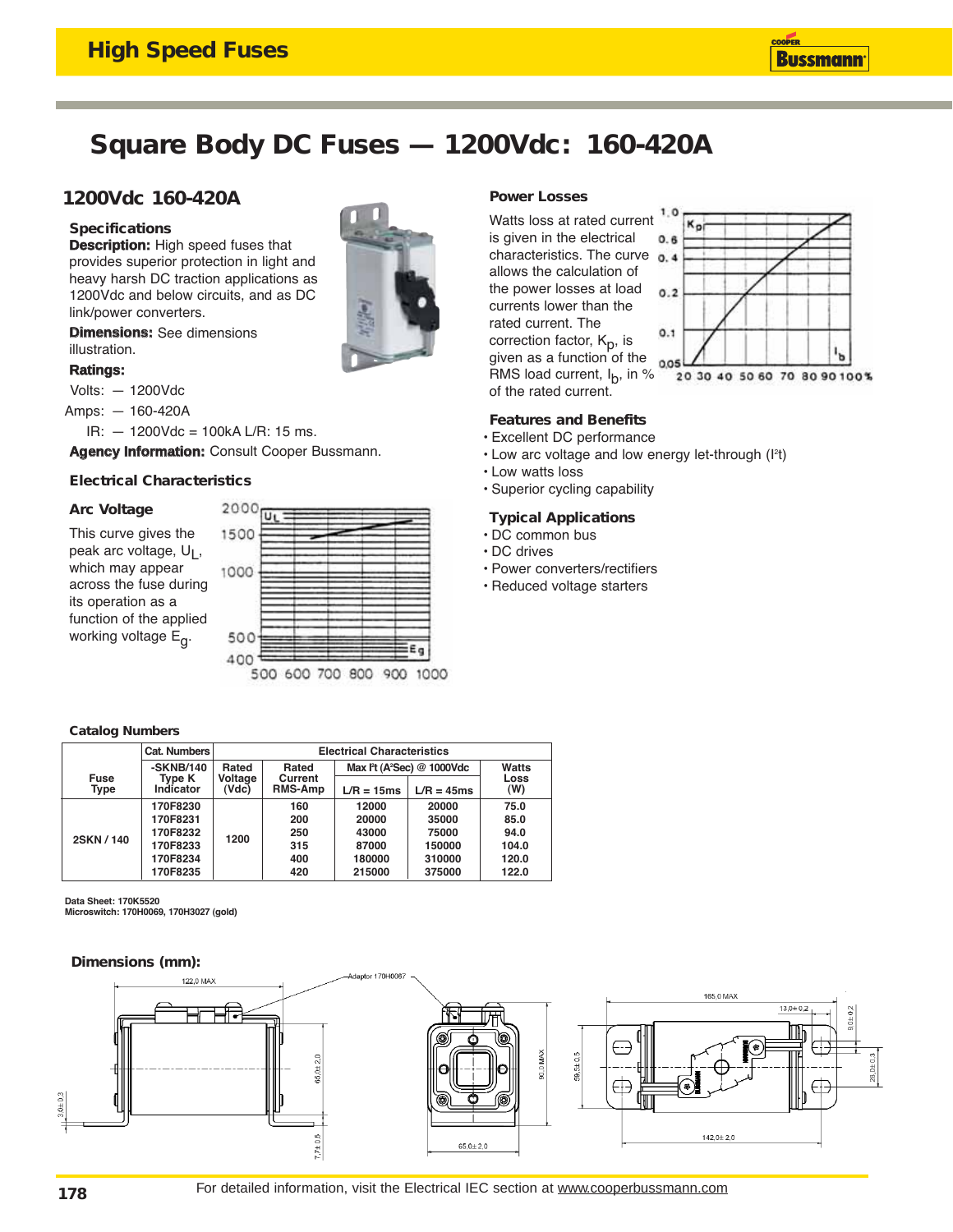# **Square Body DC Fuses — 1200Vdc: 160-420A**

**Square Body DC Fuse — 160-420A: 1200V Time-Current Curve**



**High Speed Fuses**

**Data Sheet: Available upon request**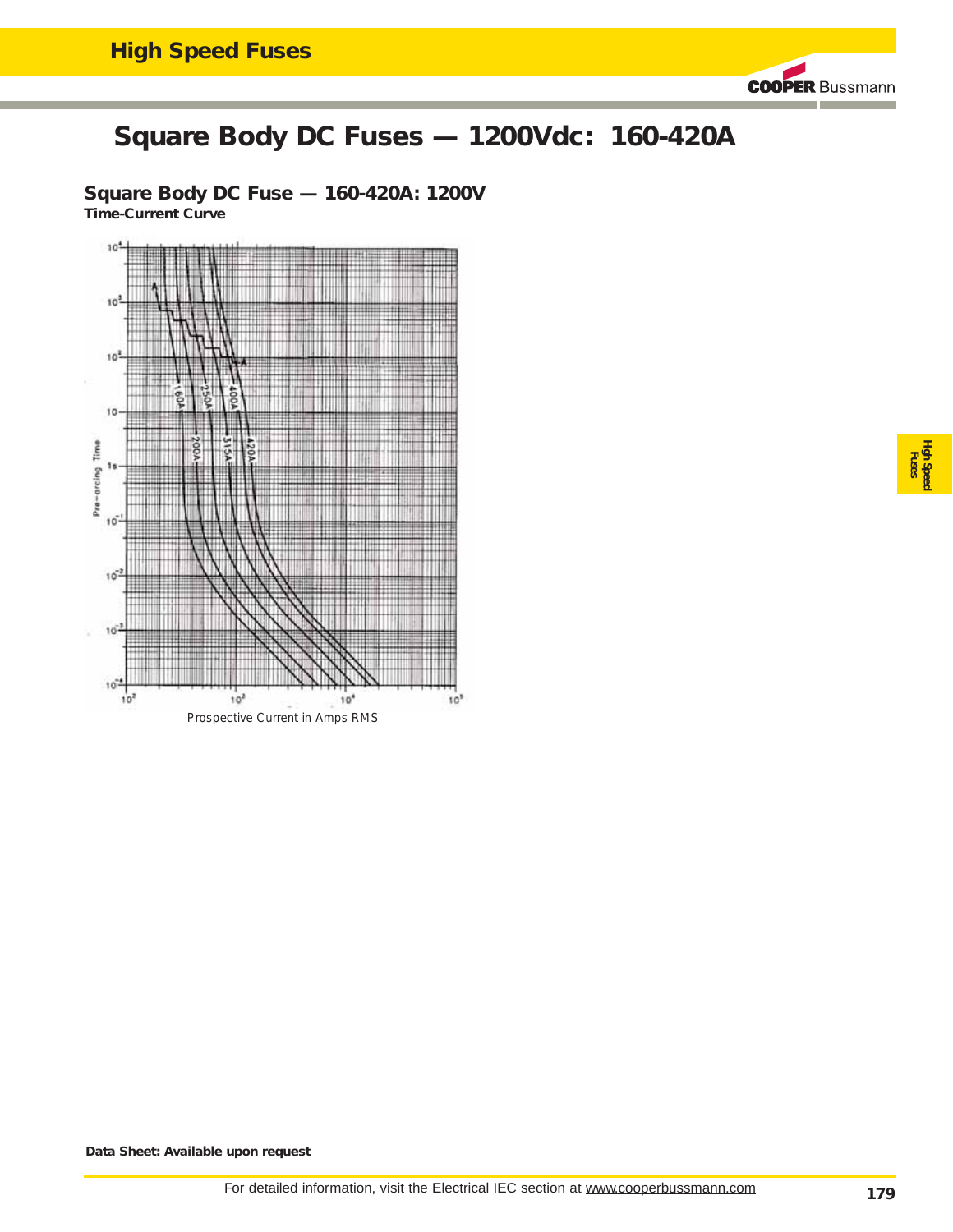**Description:** High speed fuses for the protection of DC circuits in equipment.

 $IR: -1200$ Vdc = 100kA L/R: 15 ms. **Agency Information:** Consult Cooper

**Dimensions:** See dimensions

# **Square Body DC fuses — 2000Vdc: 10-125A**

## **2000Vdc 10-125A**

**Specifications**

Volts: — 1200Vdc Amps: — 160-420A

illustration. **Ratings:**

### **Electrical Characteristics**

### **Arc Voltage**

Bussmann.

This curve gives the peak arc voltage, U<sub>L</sub>, which may appear across the fuse during its operation as a function of the applied working voltage  $E_{\alpha}$ .



#### **Catalog Numbers**

|                            | Cat. Number                       |                           | <b>Electrical Characteristics</b>  |                     |                     | Cat. Number                     | <b>Electrical Characteristics</b> |                                    |                     |
|----------------------------|-----------------------------------|---------------------------|------------------------------------|---------------------|---------------------|---------------------------------|-----------------------------------|------------------------------------|---------------------|
| <b>Fuse</b><br><b>Type</b> | $-SKN/246$<br>Type K<br>Indicator | Rated<br>Voltage<br>(Vdc) | Rated<br>Current<br><b>RMS-Amp</b> | Watt<br>Loss<br>(W) | <b>Fuse</b><br>Type | -SKN/246<br>Type K<br>Indicator | Rated<br>Voltage<br>(Vdc)         | Rated<br>Current<br><b>RMS-Amp</b> | Watt<br>Loss<br>(W) |
|                            | 170E3976                          |                           | 10                                 |                     |                     | 170E3937                        |                                   | 20                                 | 13                  |
|                            | 170E3970                          |                           | 16                                 | 11                  |                     | 170E3938                        |                                   | 25                                 | 16                  |
|                            | 170E3950                          |                           | 20                                 | 13                  |                     | 170E3939                        |                                   | 32                                 | 20                  |
|                            | 170E3951                          |                           | 25                                 | 17                  |                     | 170E3940                        |                                   | 40                                 | 25                  |
| 1*SKN/246                  | 170E3952                          | 2000                      | 32                                 | 22                  | 1*SKN/246           | 170E3941                        | 2000                              | 50                                 | 32                  |
|                            | 170E3953                          |                           | 40                                 | 27                  |                     | 170E3942                        |                                   | 63                                 | 40                  |
|                            | 170E3954                          |                           | 50                                 | 34                  |                     | 170E3943                        |                                   | 80                                 | 51                  |
|                            | 170E3955                          |                           | 63                                 | 43                  |                     | 170E3944                        |                                   | 100                                | 64                  |
|                            | 170E3956                          |                           | 80                                 | 50                  |                     | 170E3945                        |                                   | 125                                | 80                  |

## **2000Vdc / 10 - 125A**

**Dimensions (mm):**

Data Sheet: 170K4538 Microswitch: 170H0239, 170H3030 (gold)

Data Sheet: 170K4900 Microswitch: 170H0239, 170H3030 (gold)



## **Power Losses**

Watts loss at rated current is given in the electrical characteristics. The curve allows the calculation of the power losses at load currents lower than the rated current. The correction factor,  $K_p$ , is given as a function of the



RMS load current,  $I_{b}$ , in % of the rated current.

## **Features and Benefits**

- Excellent DC performance
- $\cdot$  Low arc voltage and low energy let-through ( $P$ t)
- Low watts loss
- Superior cycling capability

## **Typical Applications**

- DC common bus
- DC drives
- Power converters/rectifiers
- Reduced voltage starters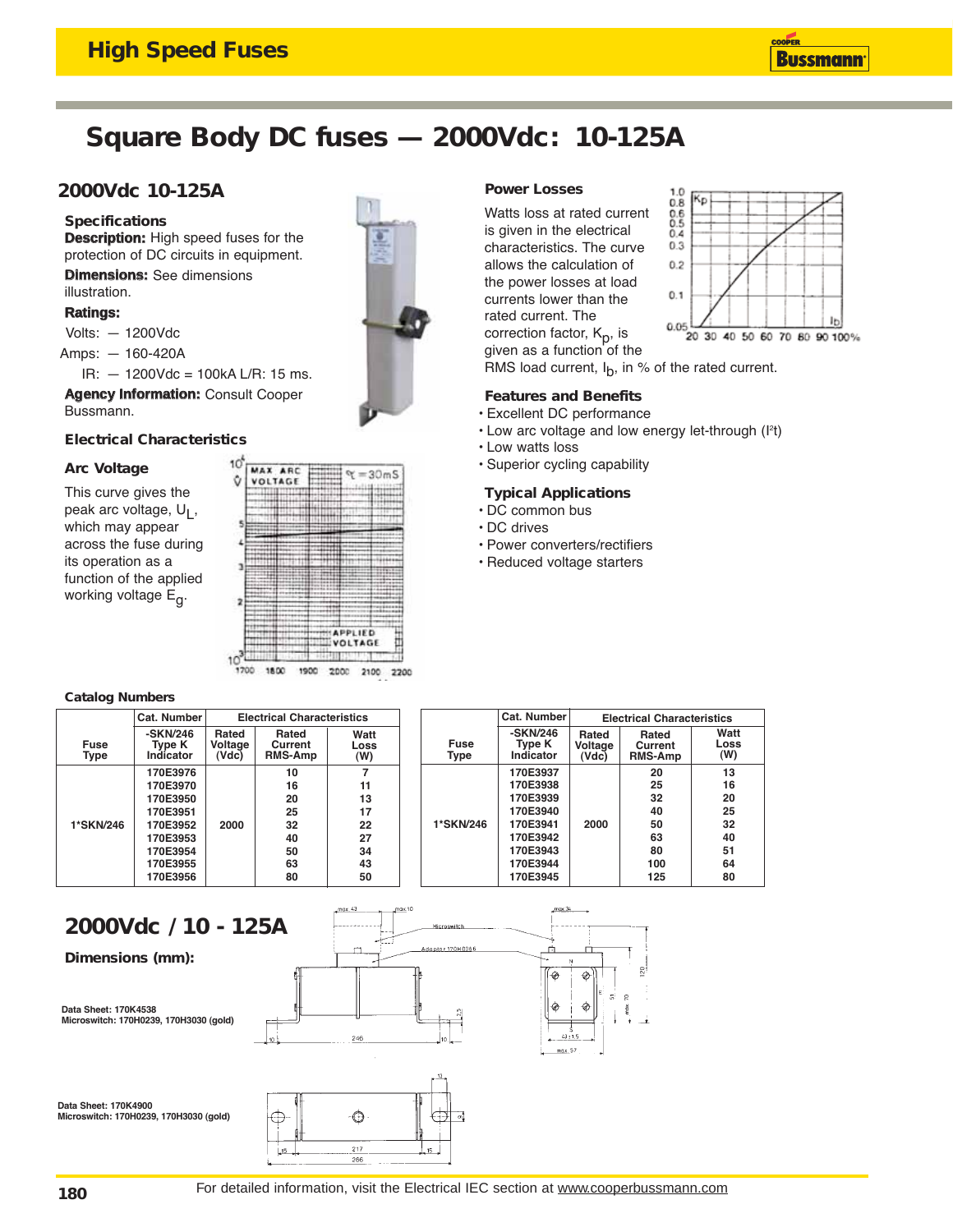**Square Body DC Fuses — 10-80A: 2000V Time-Current Curve**



**Square Body DC Fuses — 20-125A: 2000V Time-Current Curve**



**High Speed Fuses**

**Peak Let-Through Curve**



**Peak Let-Through Curve**



**Data Sheet: Available upon request**

**Data Sheet: Available upon request**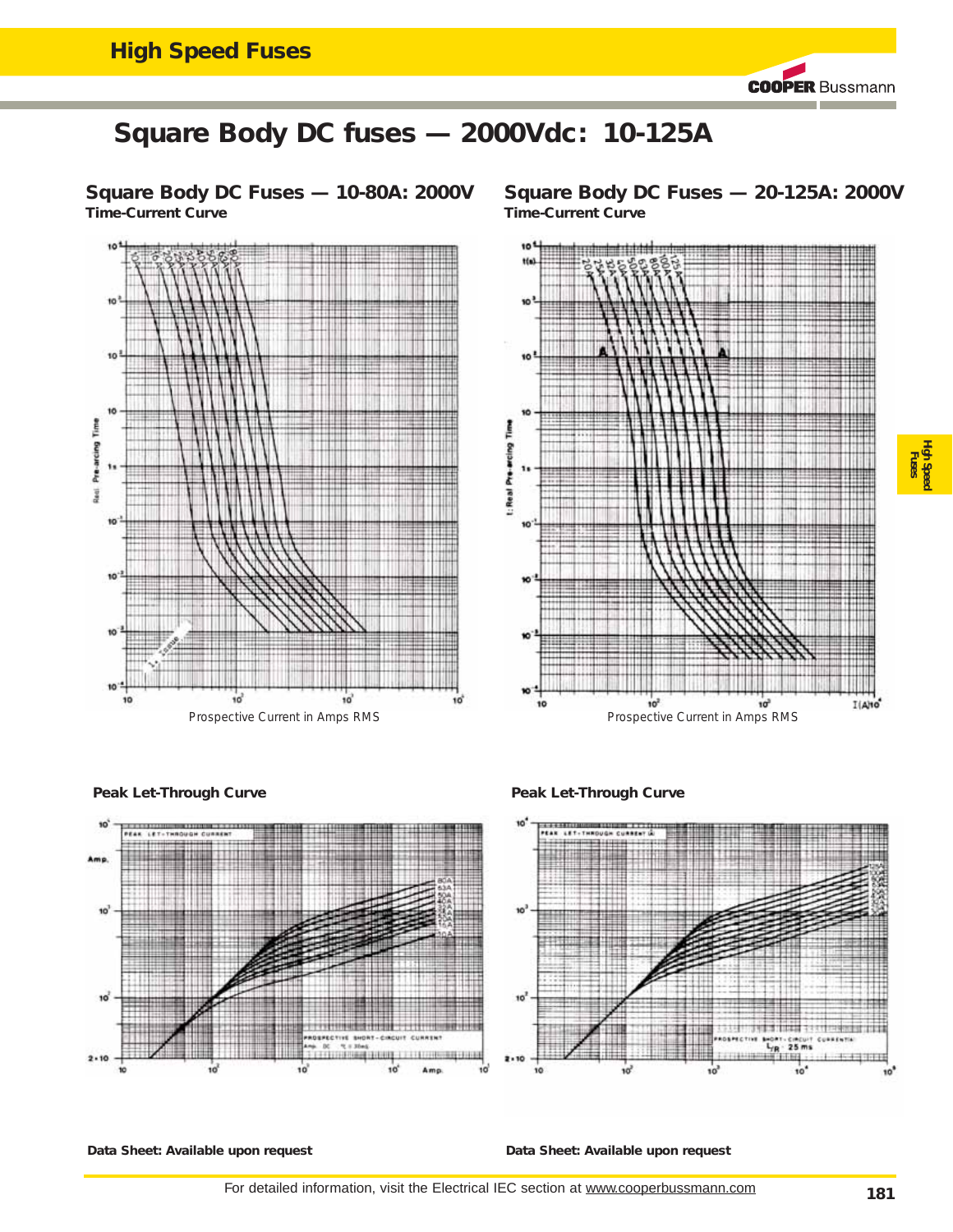# **Square Body DC Fuses — 4000Vdc: 20-450A**

## **4000Vdc 20-450A**

#### **Specifications**

**Description:** High speed fuses for the protection of DC circuits in equipment.

**Dimensions:** See dimensions illustration.

#### **Ratings:**

Volts: — 4000Vdc

Amps: — 20-450A

IR: — 60kA L/R: 25 ms.

**Agency Information:** Consult Cooper Bussmann.

## **Electrical Characteristics**

### **Arc Voltage**

This curve gives the peak arc voltage, U<sub>L</sub>, which may appear across the fuse during its operation as a function of the applied working voltage  $E_{\alpha}$ .



### **Catalog Numbers**

|                     | Cat. Numbers                           |                           | <b>Electrical Characteristics</b> |                      |  |
|---------------------|----------------------------------------|---------------------------|-----------------------------------|----------------------|--|
| Fuse<br><b>Type</b> | -SKN/394<br><b>Type K</b><br>Indicator | Rated<br>Voltage<br>(Vdc) | Rated<br>Current<br>RMS-Amp       | Watts<br>Loss<br>(W) |  |
|                     | 170E3914                               |                           | 20                                | 23                   |  |
|                     | 170E3915                               |                           | 25                                | 28                   |  |
|                     | 170E3916                               |                           | 32                                | 34                   |  |
|                     | 170E3917                               |                           | 40                                | 45                   |  |
| 1*SKN/394           | 170E3918                               |                           | 50                                | 57                   |  |
|                     | 170E3919                               |                           | 63                                | 72                   |  |
|                     | 170E3984                               |                           | 80                                | 91                   |  |
|                     | 170E3933                               | 4000                      | 100                               | 114                  |  |
|                     | 170E3922                               |                           | 125                               | 143                  |  |
|                     | 170E8882                               |                           | 160                               | 182                  |  |
| 2 SKN/394           | 170E8883                               |                           | 200                               | 228                  |  |
|                     | 170E8884                               |                           | 250                               | 285                  |  |
|                     | 170E8885                               |                           | 315                               | 360                  |  |
| 2//2SKN/394         | 170E8886                               |                           | 350                               | 400                  |  |
|                     | 170E8887                               |                           | 400                               | 455                  |  |
|                     | 170E8888                               |                           | 450                               | 515                  |  |

## **Power Losses**

Watts loss at rated current is given in the electrical characteristics. The curve allows the calculation of the power losses at load currents lower than the rated current. The correction factor,  $K_p$ , is given as a function of the RMS load current,  $I_b$ , in % of the rated current.

### **Features and Benefits**

- Excellent DC performance
- Low arc voltage and low energy let-through (l<sup>2</sup>t)
- Low watts loss
- Superior cycling capability

## **Typical Applications**

- DC common bus
- DC drives
- Power converters/rectifiers
- Reduced voltage starters

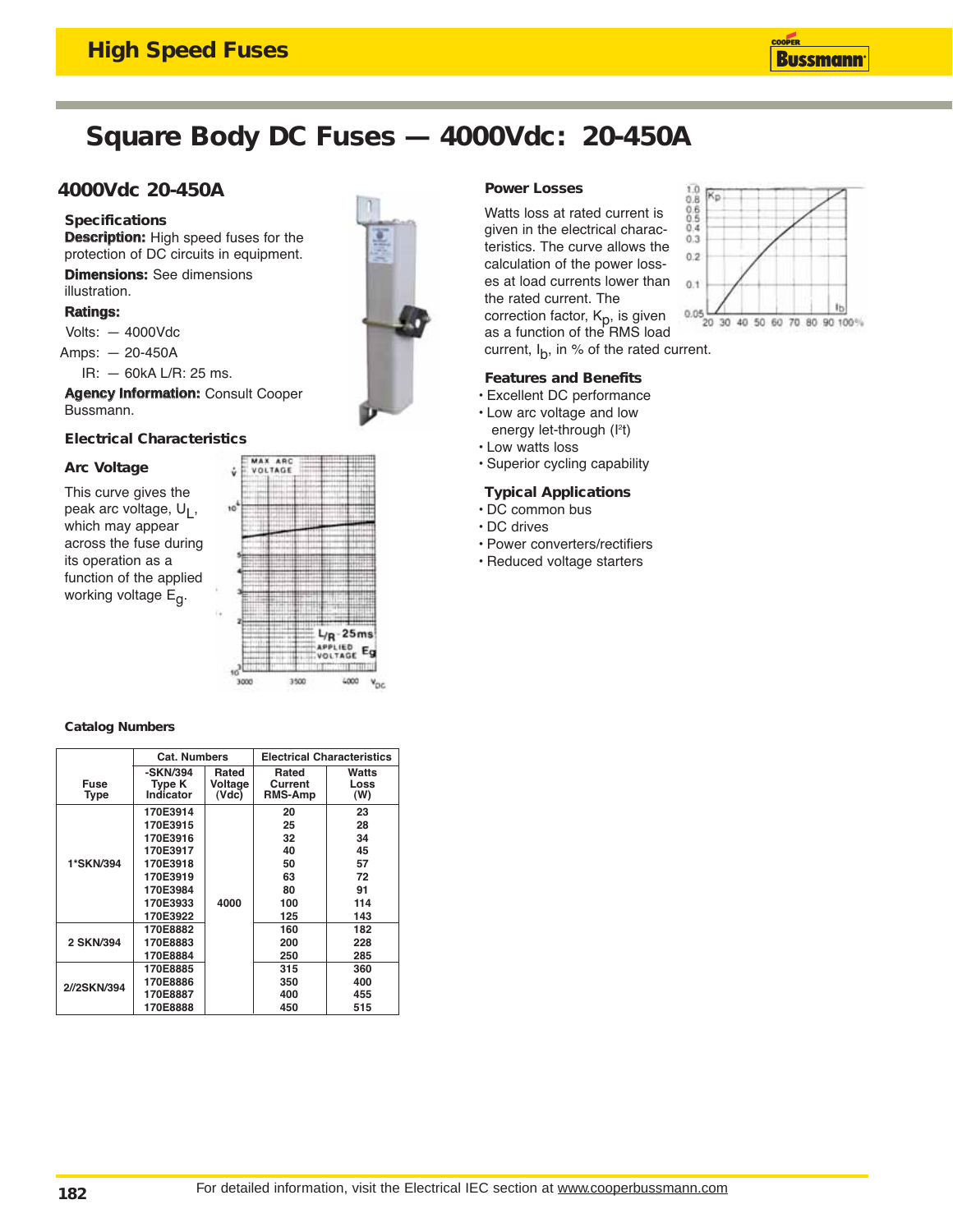## **DC Fuses — 4000Vdc: 20-450A**

## **DC Fuses 4000Vdc / 20 - 450A**

## **Dimensions (mm):**

**Type 1\*SKN/394**



**Type 2SKN/394**



**Type 2//SKN/394**





**High Speed Fuses**